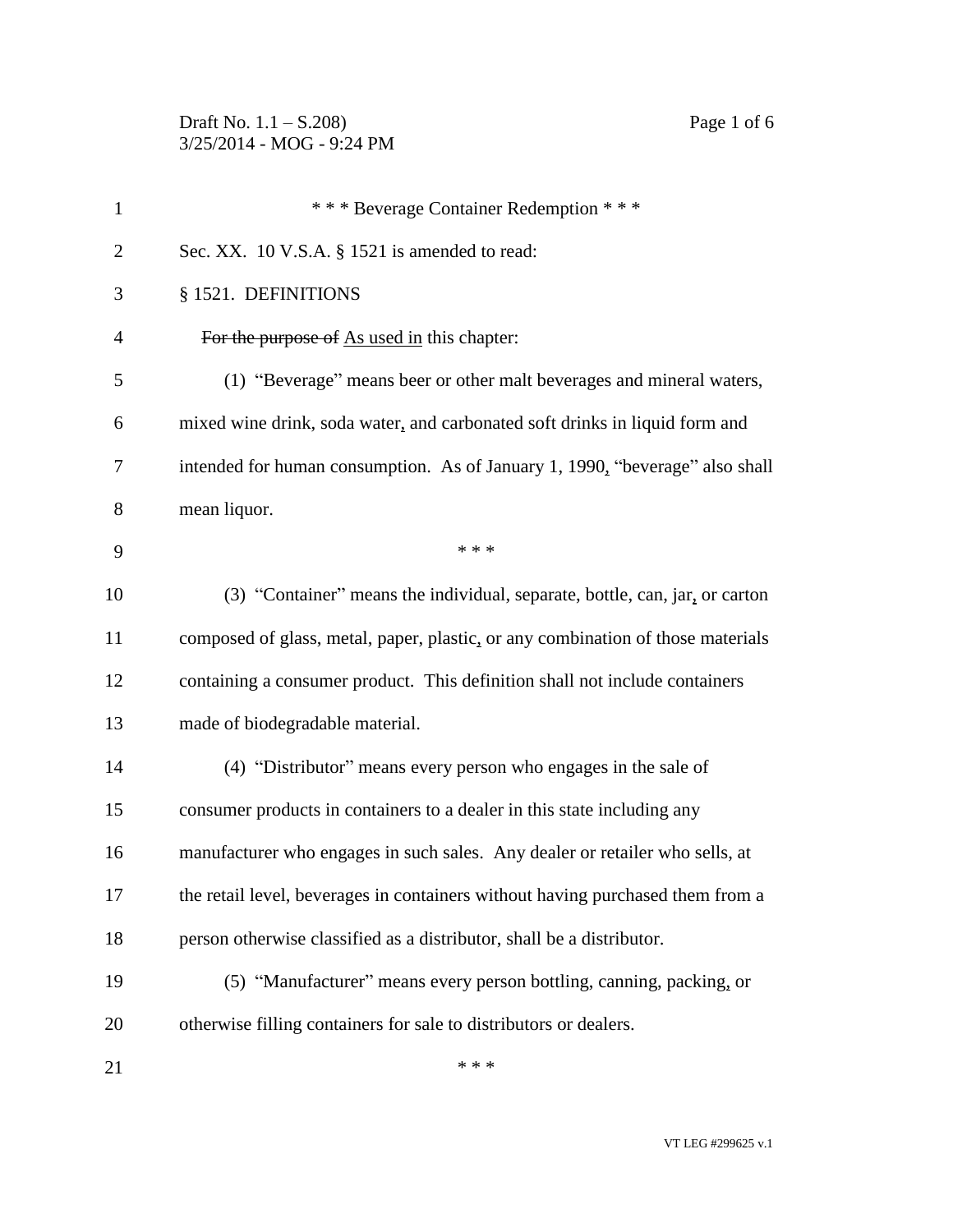Draft No. 1.1 – S.208) Page 2 of 6 3/25/2014 - MOG - 9:24 PM

| $\mathbf{1}$   | (8) "Secretary" means the secretary of the agency of natural resources             |
|----------------|------------------------------------------------------------------------------------|
| $\overline{2}$ | <b>Secretary of Natural Resources.</b>                                             |
| 3              | (9) "Mixed wine drink" means a beverage containing wine and more                   |
| 4              | than 15 percent added plain, carbonated, or sparkling water; and which             |
| 5              | contains added natural or artificial blended material, such as fruit juices,       |
| 6              | flavors, flavoring, adjuncts, coloring, or preservatives; which contains not       |
| 7              | more than 16 percent alcohol by volume; or other similar product marketed as       |
| 8              | a wine cooler.                                                                     |
| 9              | (10) "Liquor" means spirits as defined in $7$ V.S.A. $\S$ 2.                       |
| 10             | (11) "Deposit initiator" means the first distributor or manufacturer to            |
| 11             | collect the deposit on a beverage container sold to any person within the State.   |
| 12             | Sec. YY. 10 V.S.A. §§ 1530 and 1531 are added to read:                             |
| 13             | § 1530. ABANDONED DEPOSITS; DEPOSIT TRANSACTION                                    |
| 14             | <b>ACCOUNT; BEVERAGE REDEMPTION FUND</b>                                           |
| 15             | (a) A deposit initiator shall open a separate interest-bearing account in a        |
| 16             | Vermont branch of a financial institution to be known as the deposit               |
| 17             | transaction account. The deposit initiator shall keep the deposit transaction      |
| 18             | account separate from all other revenues and accounts.                             |
| 19             | (b) Beginning July 1, 2015, each deposit initiator shall deposit in its deposit    |
| 20             | transaction account the refund value established by section 1522 of this title for |
| 21             | all beverage containers sold by the deposit initiator. The deposit initiator shall |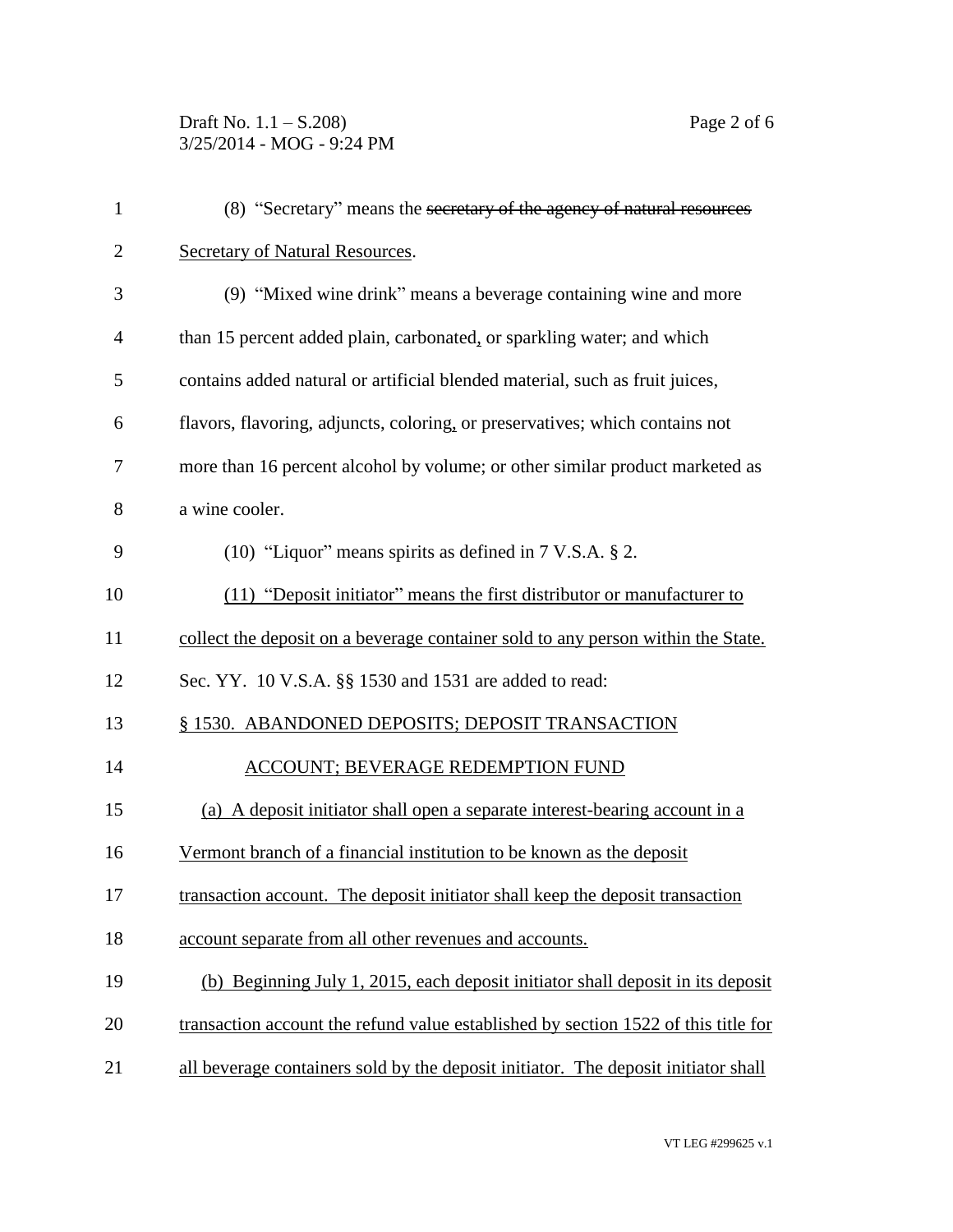Draft No. 1.1 – S.208) Page 3 of 6 3/25/2014 - MOG - 9:24 PM

| $\mathbf{1}$   | deposit the refund value for each beverage container in the account not more     |
|----------------|----------------------------------------------------------------------------------|
| $\overline{2}$ | than three business days after the date on which the beverage container is sold. |
| 3              | All interest, dividends, and returns earned on the deposit transaction account   |
| $\overline{4}$ | shall be paid directly to the account. All refunds on returned beverage          |
| 5              | containers shall be paid from the deposit transaction account by the deposit     |
| 6              | initiator.                                                                       |
| 7              | (c) Beginning on August 10, 2015 and by the tenth day of each month              |
| 8              | thereafter, every deposit initiator shall report to the Secretary of Natural     |
| 9              | Resources and the Commissioner of Taxes concerning transactions affecting        |
| 10             | the deposit initiator's deposit transaction account in the preceding month. The  |
| 11             | report shall be submitted on a form provided by the Commissioner of Taxes        |
| 12             | and shall include:                                                               |
| 13             | the balance of the account at the beginning of the preceding month;              |
| 14             | (2) the number of nonreusable beverage containers sold in the preceding          |
| 15             | month and the number of nonreusable beverage containers returned in the          |
| 16             | preceding month;                                                                 |
| 17             | (3) the amount of beverage container deposits received by the deposit            |
| 18             | initiator and deposited into the deposit transaction account;                    |
| 19             | (4) the amount of refund payments made from the deposit transaction              |
| 20             | account in the preceding month;                                                  |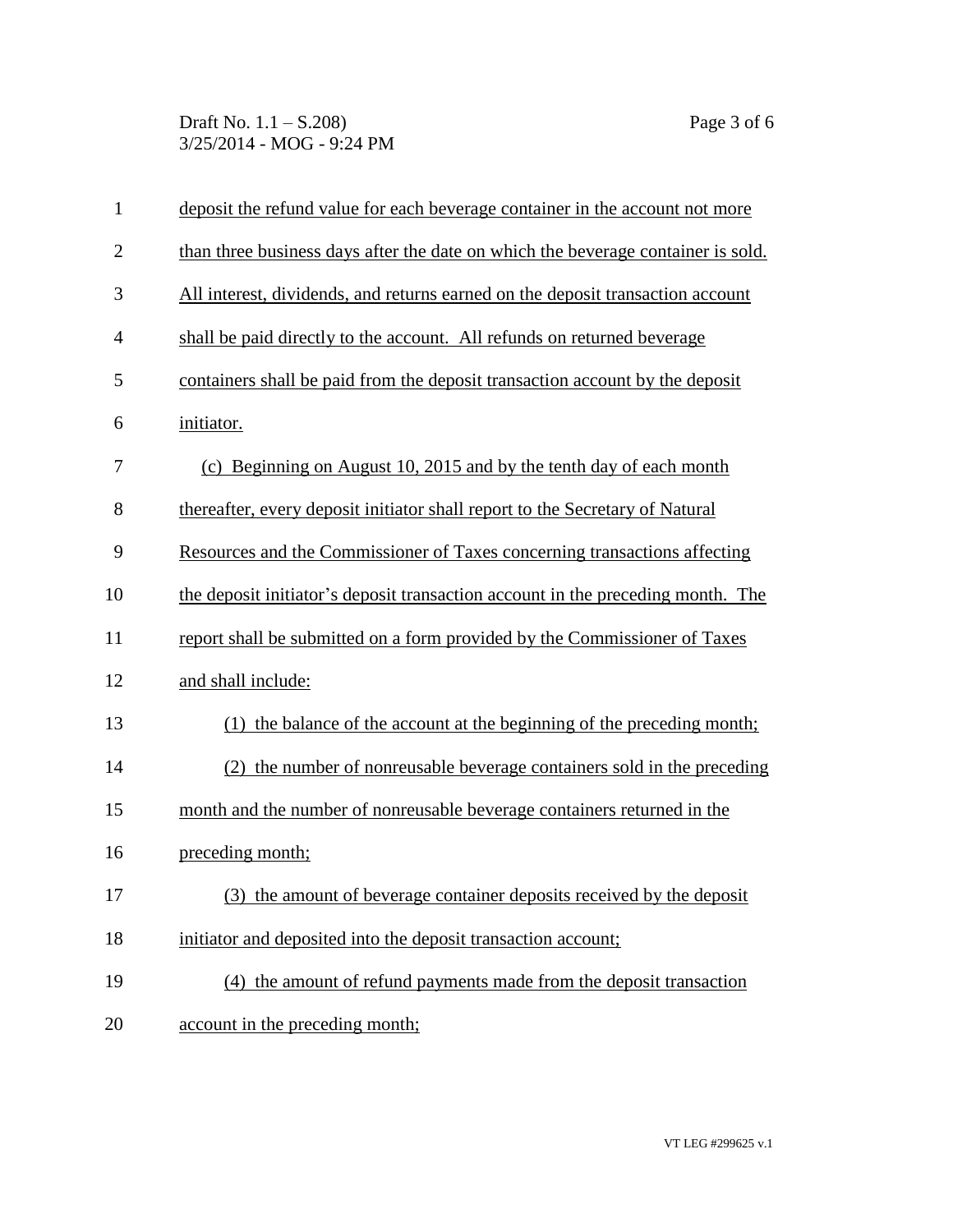## Draft No. 1.1 – S.208) Page 4 of 6 3/25/2014 - MOG - 9:24 PM

| $\mathbf{1}$   | (5) any income earned on the deposit transaction account in the                     |
|----------------|-------------------------------------------------------------------------------------|
| $\overline{2}$ | preceding month;                                                                    |
| 3              | (6) any other transactions, withdrawals, or service charges on the                  |
| $\overline{4}$ | deposit transaction account from the preceding month; and                           |
| 5              | (7) any additional information required by the Commissioner of Taxes.               |
| 6              | (d) On or before August 10, 2015 and on the tenth day of each month                 |
| 7              | thereafter, each deposit initiator shall remit from its deposit transaction account |
| 8              | to the Commissioner of Taxes any abandoned beverage container deposits              |
| 9              | from the preceding month. The amount of abandoned beverage container                |
| 10             | deposits for a month is the amount equal to the amount of deposits that should      |
| 11             | be in the fund less the sum of:                                                     |
| 12             | income earned on amounts on the account during that month; and<br>(1)               |
| 13             | the total amount of refund value received by the deposit initiator for              |
| 14             | nonrefillable containers during that month.                                         |
| 15             | (e) The Secretary of Natural Resources may prohibit the sale of a beverage          |
| 16             | that is sold or distributed in the State by a deposit initiator who fails to comply |
| 17             | with the requirements of this chapter. The Secretary may allow the sale of a        |
| 18             | beverage upon the deposit initiator's coming into compliance with the               |
| 19             | requirements of this chapter.                                                       |
| 20             | (f) The abandoned beverage container deposits remitted to the                       |
| 21             | Commissioner of Taxes under subsection (d) of this section shall be deposited       |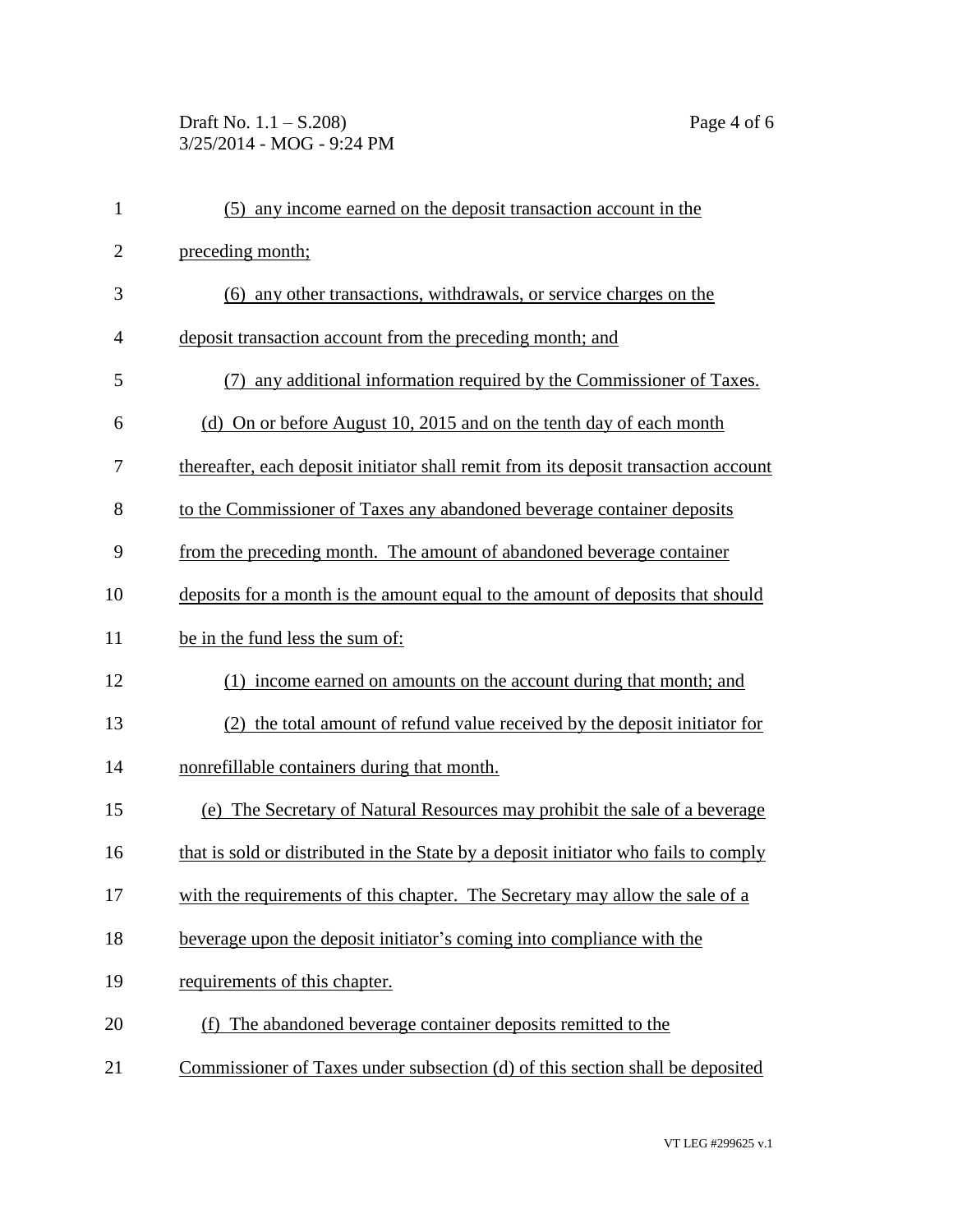Draft No. 1.1 – S.208) Page 5 of 6 3/25/2014 - MOG - 9:24 PM

| $\mathbf{1}$   | in the Clean Environment Jobs Fund established under section 1531 of              |
|----------------|-----------------------------------------------------------------------------------|
| $\overline{2}$ | this title.                                                                       |
| 3              | § 1531. CLEAN ENVIRONMENT JOBS FUND                                               |
| $\overline{4}$ | (a) There is hereby established in the State Treasury a special fund to be        |
| 5              | known as the Clean Environment Jobs Fund, to be administered and expended         |
| 6              | by the Secretary of Natural Resources to fund programs or projects that           |
| 7              | promote or support the growth of jobs or businesses in the State that are related |
| 8              | to or engaged in recycling and solid waste management, provided that              |
| 9              | expenditures from the Fund shall not be used to fund programs or projects         |
| 10             | associated with the incineration of solid waste.                                  |
| 11             | (b) The Secretary may authorize disbursement or expenditures from the             |
| 12             | Fund for:                                                                         |
| 13             | (1) loans or grants to Vermont citizens or businesses initiating or               |
| 14             | expanding a business engaged in recycling or solid waste management,              |
| 15             | including: compliance with the requirements of 2012 Acts and Resolves             |
| 16             | No. 148 and recycling of construction and demolition waste; and                   |
| 17             | the costs to the Agency of Natural Resources in implementing the                  |
| 18             | requirements of 2012 Acts and Resolves No. 148.                                   |
| 19             | (c) There shall be deposited into the Fund:                                       |
| 20             | (1) all abandoned beverage container deposits remitted to the State               |
| 21             | under section 1530 of this title;                                                 |